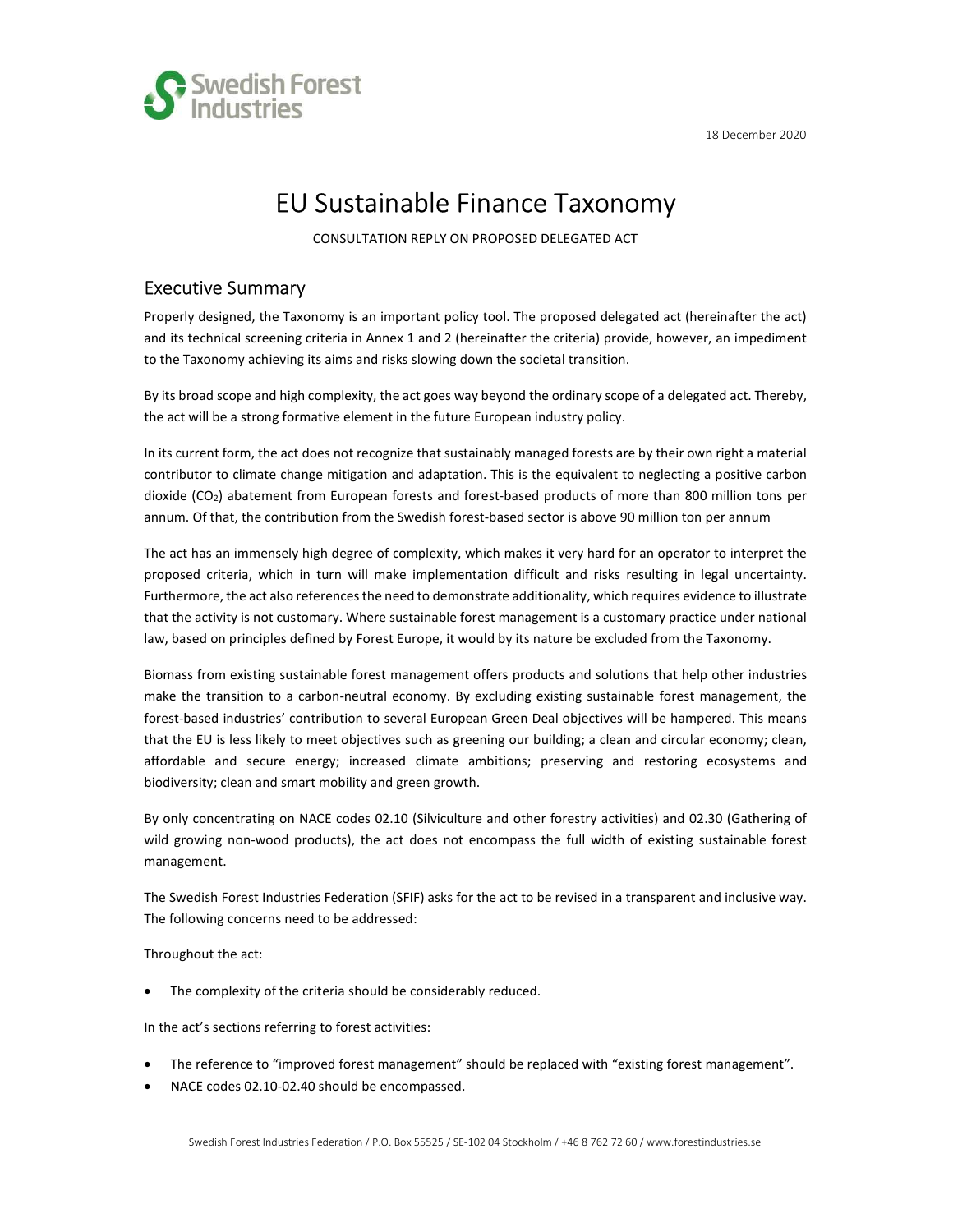

- The criteria outlined by the Technical Expert Group (TEG) in its final report should be reinserted after the following adjustments:
	- o It should be clarified that national or sub-national/regional level is adequate for demonstrating forest carbon sink development.
	- o It should be defined as voluntary to use a forest management plan (or equivalent instruments) for demonstration of permanence and steady progress.
- Any references to close-to-nature management should be removed, as this concept lacks a scientifically based and broadly agreed definition.
- Any reference to "additionality" should be removed, as this excludes existing sustainable forest management from being sustainable.

In the act's sections referring to energy:

 Forest-based bioenergy should be classified as other renewable energy sources and not as a transitional activity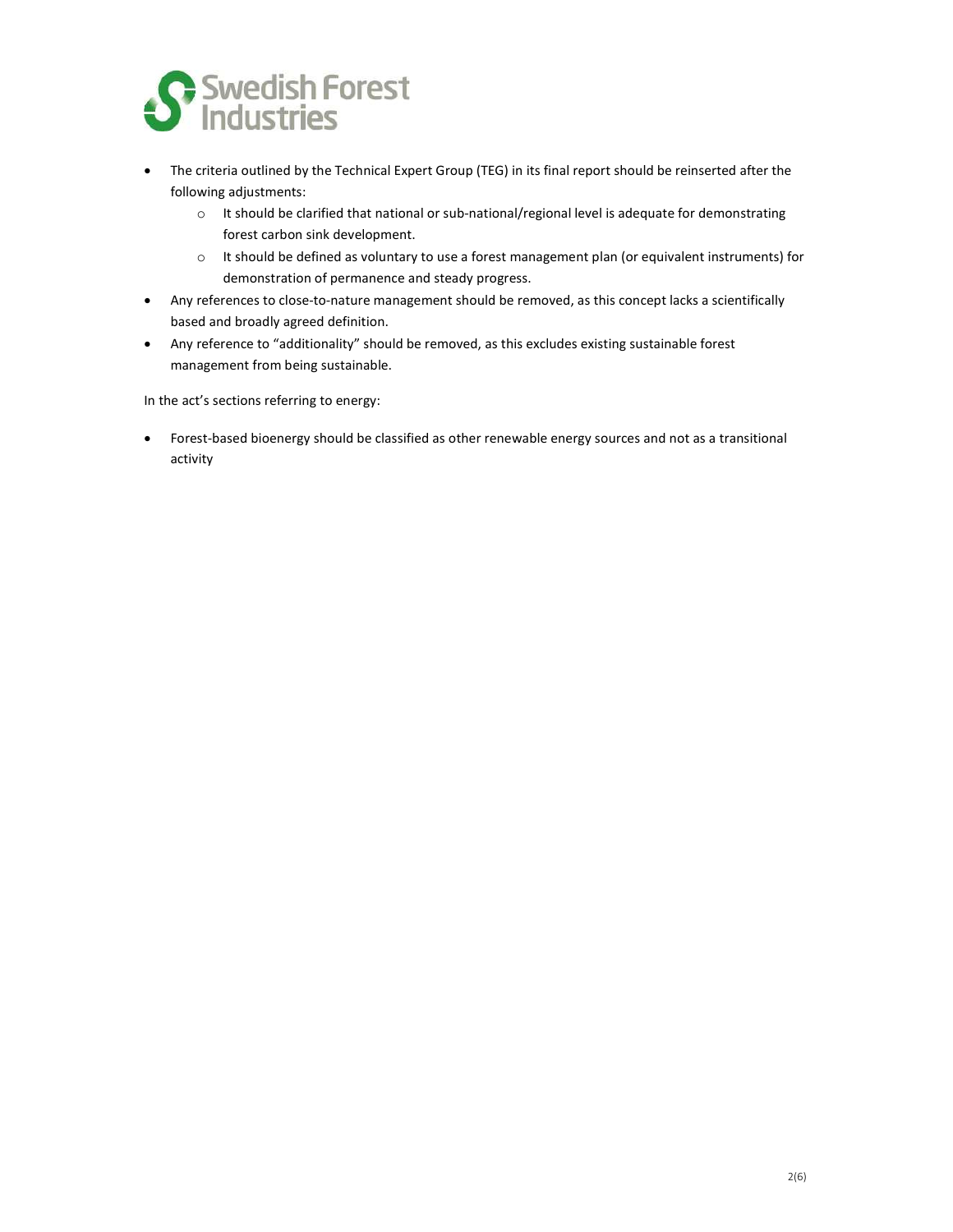

### Properly designed, the Taxonomy is an important policy tool

The SFIF acknowledges that, properly designed, the Taxonomy is an important policy tool for the European Union as well as for the Swedish forest industry. The Taxonomy contributes to a fossil-free and climate-neutral economy, which is safe, resilient, resource efficient and circular. Furthermore, the Taxonomy assists businesses in displaying their contribution to sustainable development and directs financial flows to sustainable investments. The Taxonomy can also contribute to create business opportunities as consumers are guided in identifying sustainable options.

# The act oversteps the scope of a delegated act and is too complex

Delegated acts are legally binding acts that enable the Commission to supplement or amend non‑essential parts of EU legislative acts, for example, in order to define detailed measures. By its broad scope and high degree of details, the act goes way beyond that scope.

The act will largely define in which industries investments are made and to what extent. Thereby, the act will be a strong formative element in the future European industry policy. SFIF argues that European industry policy must be designed through an open and inclusive political discussion - not through delegated acts.

Furthermore, the degree of complexity makes it very hard for an operator to interpret the proposed criteria, which in turn will make implementation difficult and risks resulting in legal uncertainty.

### The act focuses on forests as sinks, but disregards the total climate benefit

The act focuses on forests as sinks, which does not take into account the total climate benefit of the three S's. These are Sequestration of carbon in growing forests, Storage of carbon in forests and products and Substitution when forest-based products replace fossil-based alternatives. When including all three S's and subtracting own fossil emissions, the Swedish forest-based sector has a positive effect on the global climate equivalent to 93 million tons of carbon dioxide per year<sup>1</sup>. The positive effect of the whole European forest-based sector is 806 million tons<sup>2</sup>.

Biomass from existing sustainable forest management offers products and solutions that help other industries make the transition to a carbon-neutral economy. Products and solutions developed by the forest industry already can and increasingly need to replace fossil-based alternatives and therefore greatly contribute to help other sectors to transition and become more sustainable. Examples of this is to build more in wood, using less steel and concrete. To dress in wood-derived textiles instead of cotton or polyester. And to choose fiber-based packaging instead of plastics.

# Request for additionality excludes existing sustainable forest management

The inclusion in the act of "additionality" means that only measures above or beyond existing forest management can be classified as sustainable. This will exclude existing forest management – and therefore forest land that is already being managed in sustainable and forward-looking ways – from being considered sustainable.

<sup>1</sup> https://www.forestindustries.se/siteassets/dokument/rapporter/swedish-forestry-sectors-climate-contribution.pdf

<sup>2</sup> https://www.cepi.org/wp-content/uploads/2020/07/Cepi\_-study.pdf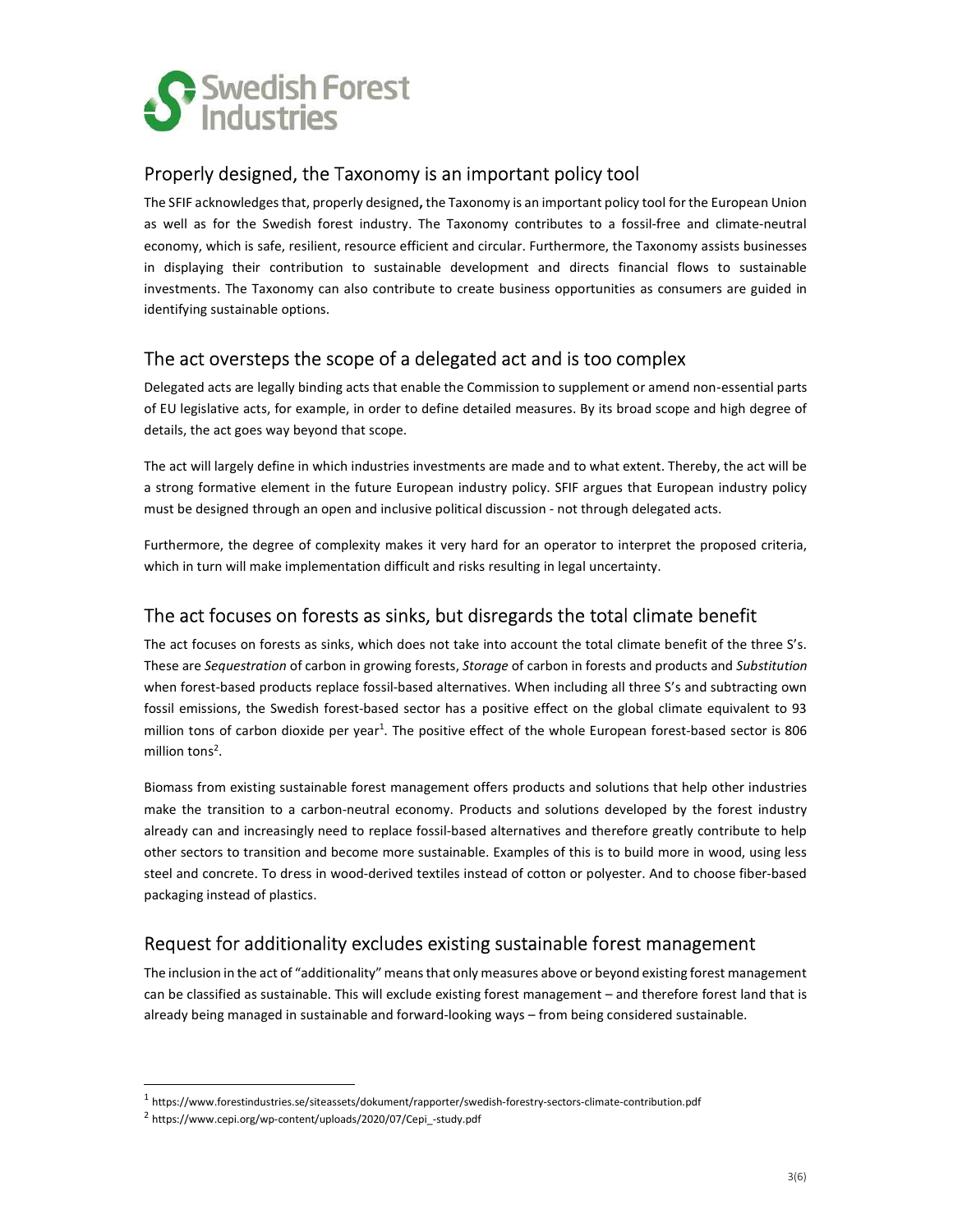

The exclusion of existing sustainable forest management is preventing forest-based products from being considered as sustainable alternatives across other industries, which currently rely on fossil-based alternatives.

By excluding existing sustainable forest management, the forest-based industries' contribution to several European Green Deal objectives will be hampered. This means that the EU is less likely to meet objectives such as greening our building; a clean and circular economy; clean, affordable and secure energy; increased climate ambitions; preserving and restoring ecosystems and biodiversity; clean and smart mobility and green growth.

## The act does not encompass the full width of sustainable forest management

When referring to forest activities, the act focuses on NACE codes 02.10 (Silviculture and other forestry activities) and 02.30 (Gathering of wild growing non-wood products), while disregarding 02.20 (Logging) and 02.40 (Support services to forestry). When managing a forest sustainably, activities in all four NACE codes are highly relevant and intertwined.

# Excluding existing sustainable forest management entails negative financial implications

The act will reduce the Swedish forest industries' possibility of borrowing using green bonds. According to evaluations done by Swedish banks, no green bonds based on forests will be possible, if existing sustainable forest management is excluded. For any forest-based industry owning forest land, this is a big setback.

The valuation of forest-based companies with large forest holdings could be lowered when existing sustainable forest management is excluded. The consumer/customer perception of these companies will most likely also be negatively affected.

# National or sub-national/regional level adequate for demonstrating the forest carbon sink development

As stated in the TEG report on page 73, measurement and reporting shall not result in significant burden to smallscale operators. The report recognized that different scales of reporting are applicable – and already exist for verification and assessment purposes – above the individual holding level. The report also leaves it open to include approaches adopted for instance at the national or sub-national/regional level. According to SFIF, this is necessary for demonstrating forest carbon sink development.

Calculating forest carbon sink development on a 10-year basis, as suggested in the TEG report, requires the overall landscape perspective to be applied, not only the development of an individual holding. To exemplify, while carbon stock is reported to decrease in one area due to harvesting, it is simultaneously increasing in adjacent areas where forests are younger and growing. The overall carbon sink development at national or subnational/regional level can be positive, but for the individual holding, it can at the same time be negative. If a strict holding perspective is applied, that forest owner will be penalized for a number of years after harvesting as his/her carbon sink is replenishing. The alternative for the forest holder will be to refrain from harvesting, but that would seriously impact his/her financial revenues. It would also mean considerably lower amounts of forestbased products for material substitution, thereby hampering EGD objectives.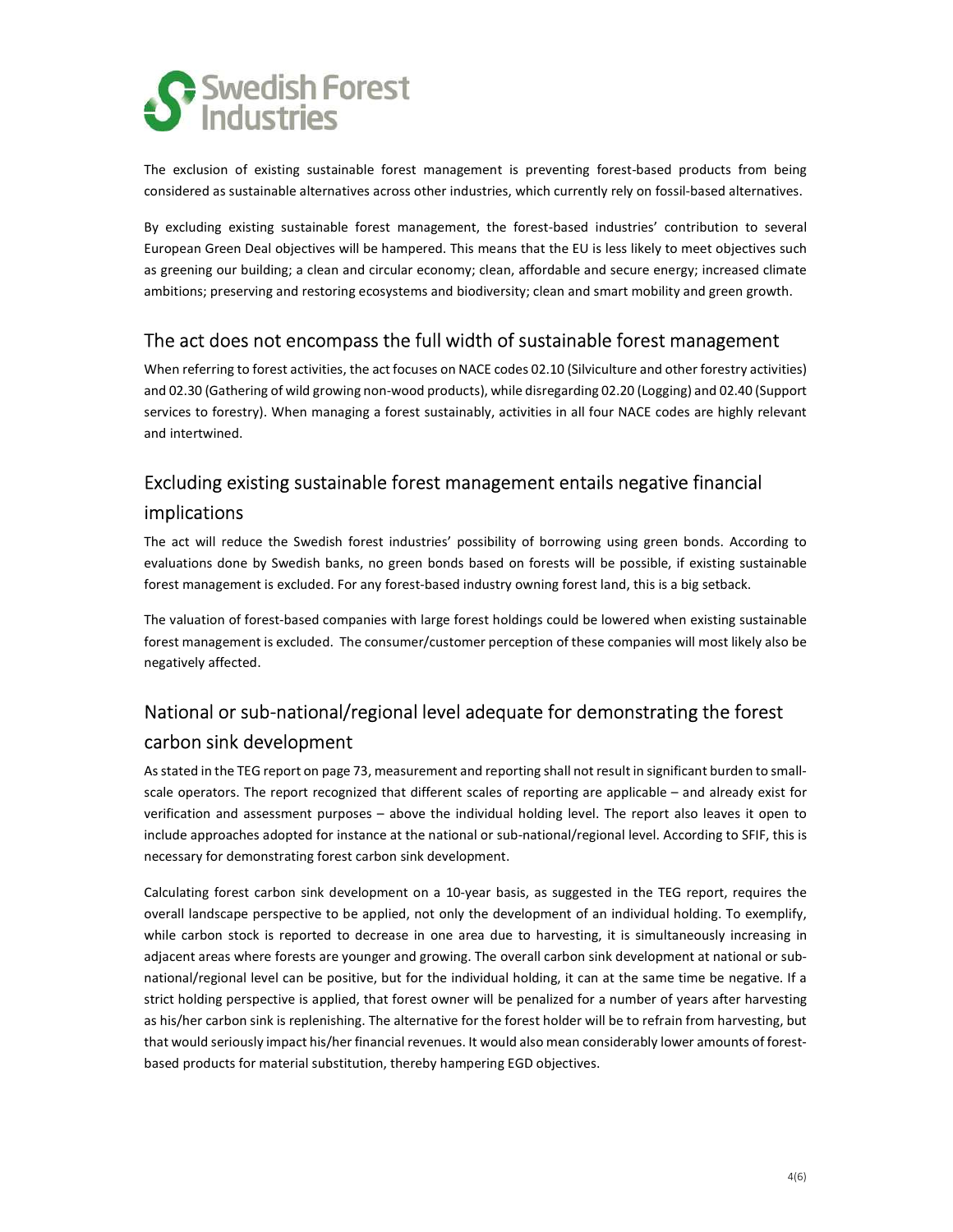

In the Land Use Land Use Change and Forestry (LULUCF) Regulation, a landscape perspective is applied on carbon sinks and reporting is done on a national level. This should be guiding also for a revised Taxonomy delegated act.

## Management plans should only be voluntary

The Treaty of the Functioning of the EU makes no reference or provisions for an EU forest policy, instead the subsidiarity principle asserts the competence on forest policy to Member States. National Swedish forest legislation do not stipulate that forest management plans are compulsory.

To request a forest management plan (or equivalent instruments) at 10-year intervals, as is the case in the TEG report, and to request that such plan is subsequently reviewed by an independent third-party certifier and/or competent authorities would infringe on national competence on forest policy. Management plans (or equivalent instruments) should therefore only be on a voluntary basis.

# All references to closer-to-nature forest management should be avoided

European forests are very diverse depending on for instance geography, altitude, tree species and soil conditions. There is therefore never a one-size-fits-all solution for forest management, instead forests are managed differently in different parts of Europe and measures are adjusted to local conditions.

To exemplify, Swedish forest legislation defines that a forest owner is to secure high and sustainable production (of timber) combined with environmental considerations (biodiversity and ecosystem services), but the legislation does not specifically define what management measures to apply. Instead this is left to the forest owner to decide depending on local conditions.

In the act, the concept of closer-to-nature forest management is introduced extensively. The way the concept is introduced implies that such management is better than other measures. There is, however, no proof of this. Furthermore, the concept lacks a scientifically based and broadly agreed definition. The Commission should threrefore refrain from introducing and applying a concept, which is yet to be defined and which risks infringing on Member State competence on forest policy.

### Bioenergy must be classified equal to other renewable energy sources

In the act, forest-based bioenergy (power, heat, cooling and transport fuels) is classified as a transitional activity separate from other renewable energy sources and placed together with fossil-based activities. It is difficult to understand why, and what it means for bioenergy, e.g. under which circumstances other alternatives should replace it.

SFIF argues that forest-based bioenergy must be classified as the renewable, carbon-neutral energy source that it is, with long-term relevance as an important component in a carbon neutral energy system, and equal to other renewable energy sources. Moreover, it is important to appropriately relate to current legislation, especially RED2, in terms of sustainability and GHG criteria of the bioenergy.

### Revision should be carried out in a transparent and inclusive way

When revising the act, the Commission should do so in a transparent and inclusive way with Member States and other relevant forest-knowledgeable stakeholders. The SFIF is more than happy to contribute in such a revision process.